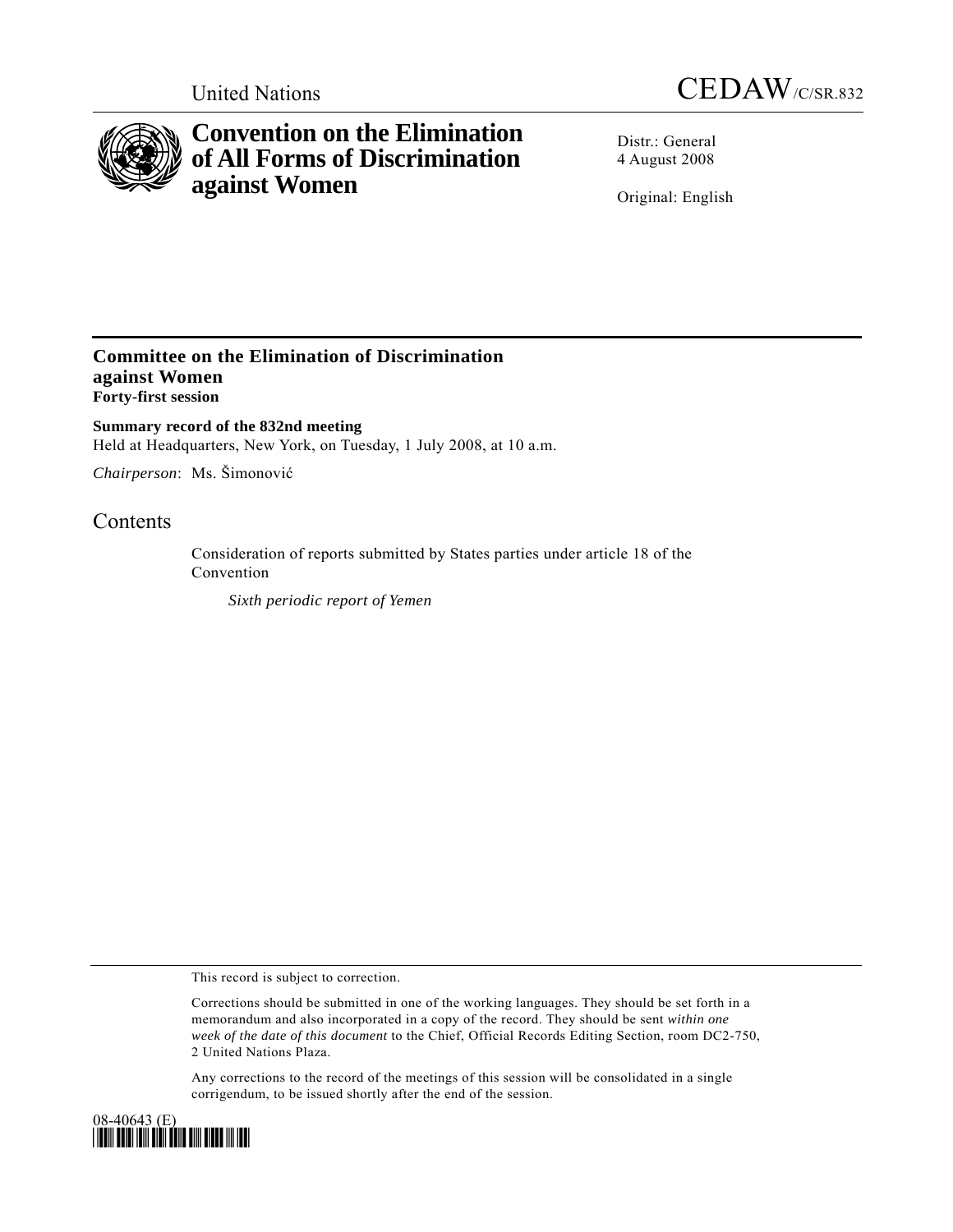*The meeting was called to order at 10.05 a.m.* 

### **Consideration of reports submitted by States parties under article 18 of the Convention** (*continued*)

 *Sixth periodic report of Yemen* (CEDAW/ C/YEM/6, CEDAW/C/YEM/Q/6 and Add.1)

1. *At the invitation of the Chairperson, the delegation of Yemen took places at the Committee table*.

2. **Ms. Kaid** (Yemen), introducing the sixth periodic report of Yemen, said that Yemen had been one of the first countries to sign and ratify the Convention in 1984, and had made a significant effort to implement it without reservations, with the exception of one article, which did not affect the substance.

3. Since the presentation of the fourth and fifth periodic reports in 2002, there had been various developments in the life of Yemeni women. In 2003 several laws had been enacted to implement article 2 of the Convention in the area of labour, personal status, citizenship, civil registration and prison arrangements. Also, following submission of the current report, laws had been enacted on civil service pensions and retirement funds to remove any discrimination against women. The new laws gave equal rights to men and women when they retired, and increased maternity leave to 70 days. Furthermore, the respective parliamentary committee had recently approved a law on the diplomatic service that allowed husband and wife to be appointed to the same diplomatic mission with equal privileges.

4. A committee of national legal experts continued to study the country's laws and to propose amendments to guarantee full rights for women as specified in the Convention. The 2003-2005 national strategy for the promotion of women explicitly stated that Yemen was committed to the implementation of the Convention and the Beijing Platform for Action; moreover it had been updated to take into account the Millennium Development Goals 2006-2015. Yemen had sectoral strategies in the area of working women, agricultural development and food security and the promotion of women's health, which had been incorporated into the National Poverty Reduction Strategy. The plan included new elements such as the improvement of political participation by women and combating violence against women, which indicated the Government's willingness to tackle those issues.

5. The Women's National Committee had created a monitoring and evaluation division to oversee policy implementation and, at its urging, the Ministry of Finance had created a general directorate for genderresponsive budgeting and the corresponding training guide; training sessions would be started shortly with the aid of Oxfam and the German Technical Cooperation Agency (GTZ). In an unprecedented action in the region, the Women's National Committee, in conjunction with the International Labour Organization (ILO) and the United Nations Population Fund (UNFPA) had conducted a gender-auditing process in six major Government sectors to evaluate the level of gender mainstreaming in their policies and programmes.

6. Government policy towards violence against women was embodied in a national plan, which had created a network to combat such violence. Unfortunately, the policy had insufficient financial and political support. The Government had adopted a quota system to improve the participation of women in public life and decision-making by implementing an affirmative action process to narrow the gap between women and men. That attitude had been reinforced by the electoral platform of the actual President of Yemen, which had included a commitment to the economic, social and political promotion of women. The President had recently guaranteed that at least 15 per cent of parliamentarians would be women, and the Women's National Committee hoped that the rate would rise to 30 per cent in the long term. Currently, women in prominent positions included two ministers, 19 in leading positions in the diplomatic corps and 32 judges, one a member of the Supreme Court.

7. In Yemen, more than 200 civil society organizations were working in the area of women, the family and children, some with the support of international non-governmental organizations (NGOs), and had created networks, such as the national network to combat violence against women and for the reduction of poverty. The Women's National Committee called upon international organizations, especially the United Nations agencies, to increase their support to Yemen. Above all, local organizations needed to receive training so that they could help improve the status of women, particularly in rural areas. Support was also required for governmental mechanisms to promote the interests of women and to develop cooperation mechanisms to overcome the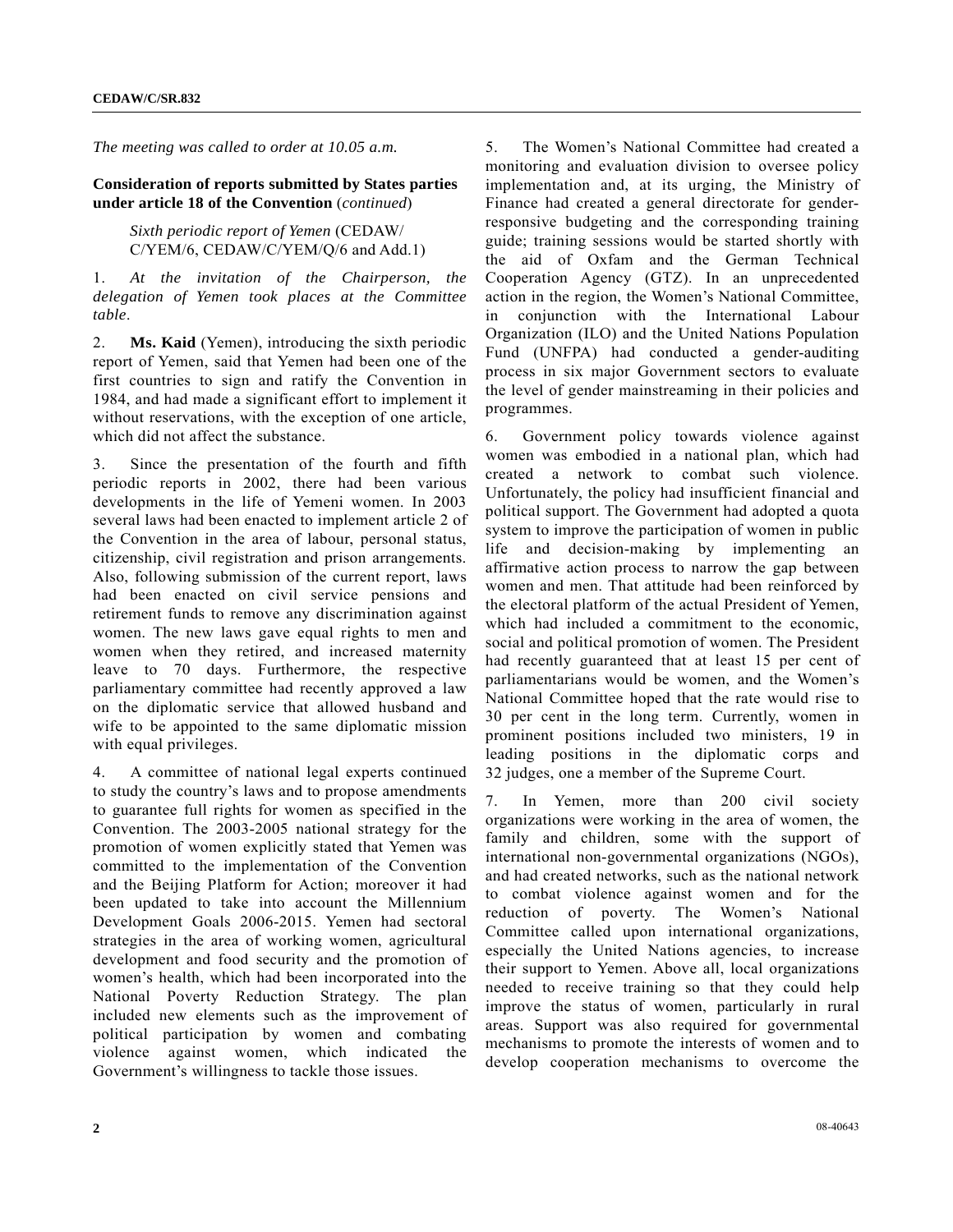remaining challenges and obstacles to the adoption of wide-ranging changes to promote women.

8. Regarding article 9 of the Convention, in 2003, Yemen had amended its laws to establish that the child of a Yemeni mother and foreign husband should receive equal treatment to a Yemeni child, and to grant that child citizenship should the parents divorce. Also, the legal residency of the foreign husband was increased from two to five years, and that period could be extended.

9. Yemen was committed to providing education for all by 2015. An effort was being made to narrow the gap between boys and girls and to increase the rate of school enrolment for both. Currently, nearly 90 per cent of boys and 65 per cent of girls were enrolled in primary school. The literacy rate among girls was increasing, together with female enrolment in colleges, universities and vocational training establishments.

10. Regarding employment, despite current efforts to downsize government, the Women's National Committee was trying to increase the number of women in the different sectors, especially in health and education. It was also encouraging the private sector to absorb women workers and introduce promotional policies.

11. In the health sector, efforts were being made to reduce maternal mortality and to provide improved and expanded health services for mothers by increasing the number of mother and child health centres; one effect had been a decline in the number of home births. In addition, there had been an increase in both the number of women using birth control and the number of women giving birth supervised by qualified medical personnel.

12. A revised law on social welfare had been enacted recently; it increased the ceiling of financial support for the poor and ensured that women were targeted more specifically. In the case of rural women, efforts had been made to enrol them in literacy programmes and to keep girls in school, at least until they had completed primary education. Improvements were also being introduced in the health services and outreach programmes in rural areas, with mobile clinics, together with food programmes to improve the nutrition of rural women, especially new mothers and pregnant women. Agricultural agencies also provide technical and advisory services to women farmers, as well as credit on favourable terms. The current

decentralization process focused much of its attention on projects relating to sanitation, water, health, and education to improve the situation of women.

13. In Yemen, men and women were equal before the law; however, social and cultural obstacles still existed that were gradually being reduced with the spread of education, and the influence of the media. The increase in the number of women in the Judiciary and the police, which were traditionally male-dominated sectors, showed that new opportunities were opening up for women.

14. The status of women in the home had improved, again owing to education, but the improvement was relative owing to the resistance of Parliament to legislate on some of the shortcomings in the Personal Status Law, particularly in relation to the minimum age for marriage. Despite the efforts of women's organizations in Yemen, it has not been possible to amend the law.

15. The Women's National Committee was trying to disseminate information about the Convention and again asked for the collaboration of all donor agencies to help Yemen achieve its Millennium Development Goals, especially the third goal on gender equality and the promotion of women, as well as article 10 of the Convention on the empowerment of women.

16. **The Chairperson** noted that Yemen had not yet ratified the Optional Protocol and the Committee would be interested to know whether it was considering ratifying it, and also lifting the reservation it had made to the Convention.

#### *Articles 1 to 6*

17. **Mr. Flinterman** said that, despite the progress reported, there was still much to accomplish. Yemen had been one of the first States to ratify the Convention; however, it would be useful if the delegation could provide information on the Government's understanding of the Convention, since it was a binding legal instrument to which no reservations had been made at the time of ratification. Some of the obligations were of an immediate nature and, consequently, all discriminatory laws should have been repealed immediately.

18. The Committee had been informed that some NGOs that had invoked provisions of the Convention when assisting women in their struggle to obtain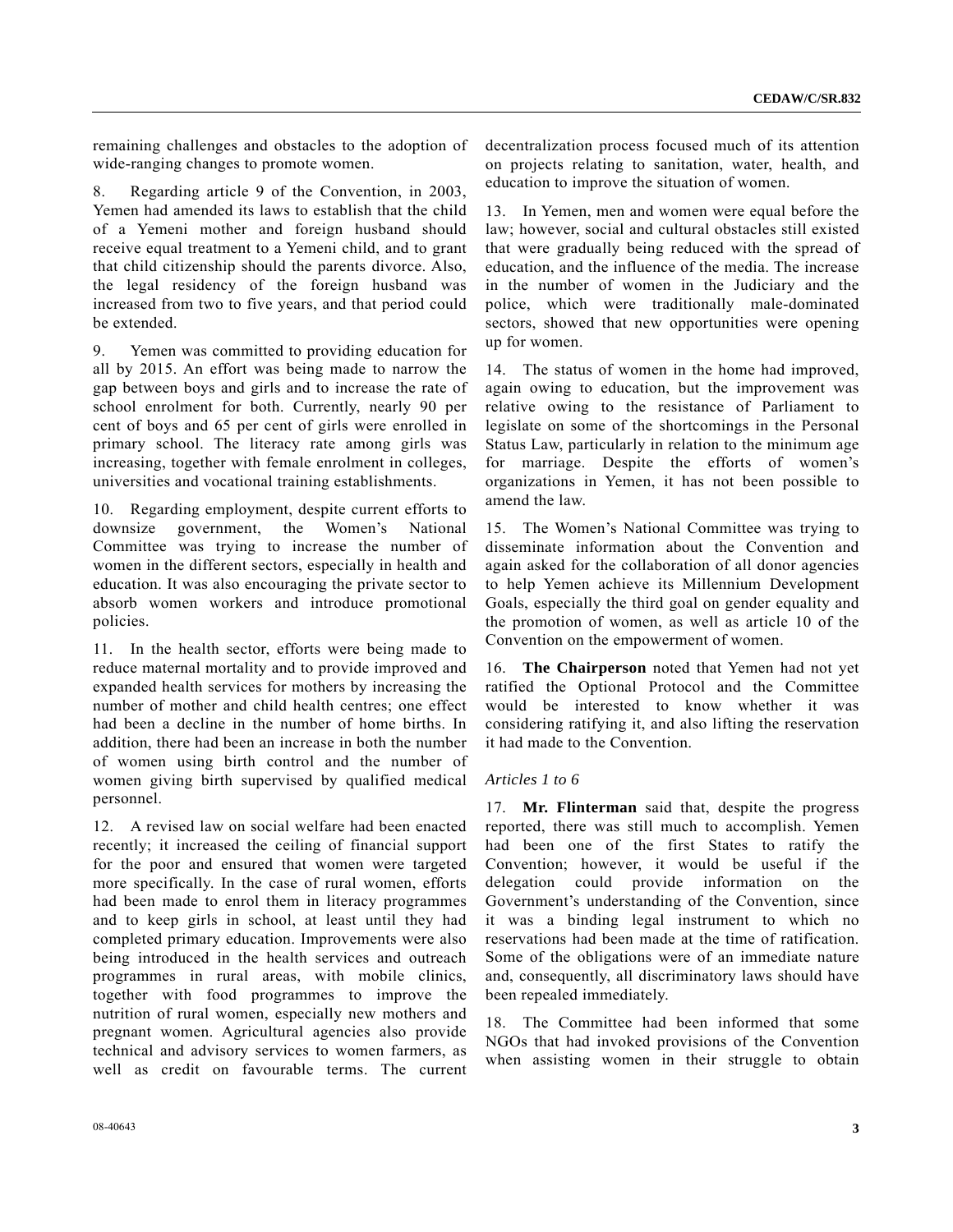recognition of their human rights had been portrayed as enemies of Islam. He would welcome the delegation's comments in that regard and would like to know how the Government protected human rights defenders.

19. It was clear that the Yemeni Judiciary was not fully aware of the significance and relevance of the Convention and he would welcome information on what the Government was doing to increase its awareness as well as to open up access to justice to women and women's organizations so that they could defend their human rights.

20. Lastly, it would be useful to know what efforts were being made to ratify the Optional Protocol and any obstacles to that effort.

21. **Ms. Pimental** said that the report made it clear that it was very difficult to amend the existing legislation; however, that meant that a greater effort was required. Special attention should be paid to amendment of article 6 of the Personal Status Law that defined marriage as a commitment between spouses through a legal contract under which a man "enjoyed his woman lawfully". She wished to know why the Government did not consider that article 6, which reinforced the perception of women as objects, discriminated against women.

22. **Ms. Maiolo** said that article 2 (g) of the Convention called on States parties to repeal all national penal provisions that constituted discrimination against women. Although reference had been made to new laws, the repeal or modification of article 232 of the Penal Code had not been mentioned; furthermore, the report noted that there was no specific law on domestic violence or rape. She asked why there was no specific law and whether the Government was prepared to enact one, and why there had been no mention of repealing article 232.

23. **Ms. Halperin-Kaddari** said that the report raised questions about the commitment of the Yemeni Government and the formal legal system to abide by the Convention. The Committee had heard from both formal and informal sources that the Yemeni Government was endeavouring to comply with both sharia law and the norms of the Convention. However, neither polygamous marriages nor child marriages had been eliminated, and although it was proposed to establish a minimum age for marriage, there was no proposal to invalidate unlawful marriages or to sanction criminally those who married underage girls.

24. Lastly, regarding access to justice, it would be useful to have information on women who were eligible for legal aid and know what the Government offered them to ensure their rights.

25. **Ms. Begum**, referring to child marriages, said that Yemen had ratified the Convention on the Rights of the Child in 1991, and according to that instrument, every human being below age 18 was considered a child. It was urgent to change the minimum age of marriage, as mentioned in the report, and to establish a time frame for that change. Access to justice and free legal aid should also be ensured for young girls.

26. **The Chairperson**, speaking as a member of the Committee, said she would be interested to learn about the process used to prepare the report. Had the report been submitted to the Cabinet and formally adopted by the Government before submission to the Committee? Had it been discussed with NGOs or presented to Parliament to raise its visibility?

27. The concluding comments on the previous reports had noted the large number of discriminatory laws. The challenge for the Government was not only to amend the legislation, but also to change attitudes. She would welcome information on the mechanisms being used to bring discriminatory laws in line with the Convention.

28. **Ms. Kaid** (Yemen) said that the Optional Protocol had not yet been signed. The Government had accepted the proposal made by the Women's National Committee to ratify the Optional Protocol and had referred the issue to the Ministry of Human Rights and the Ministry of Legal Affairs. Although the Convention had been signed at an early date, subsequent progress had been slow.

29. The reunification of Yemen into one State in 1990 had brought many changes, but many social groups would still not accept radical changes in women's lives and had not welcomed the signing of the Convention. There were very few women in Parliament, and the few individuals who supported women's issues did not have much of a voice. The Women's National Committee continued its strenuous efforts, but of course, time was needed to bring about social and cultural changes.

30. There were no legal obstacles to women's access to justice under Sharia law, although women faced other kinds of obstacles, especially in rural areas. However, several organizations, supported by Oxfam and the United Nations Development Fund for Women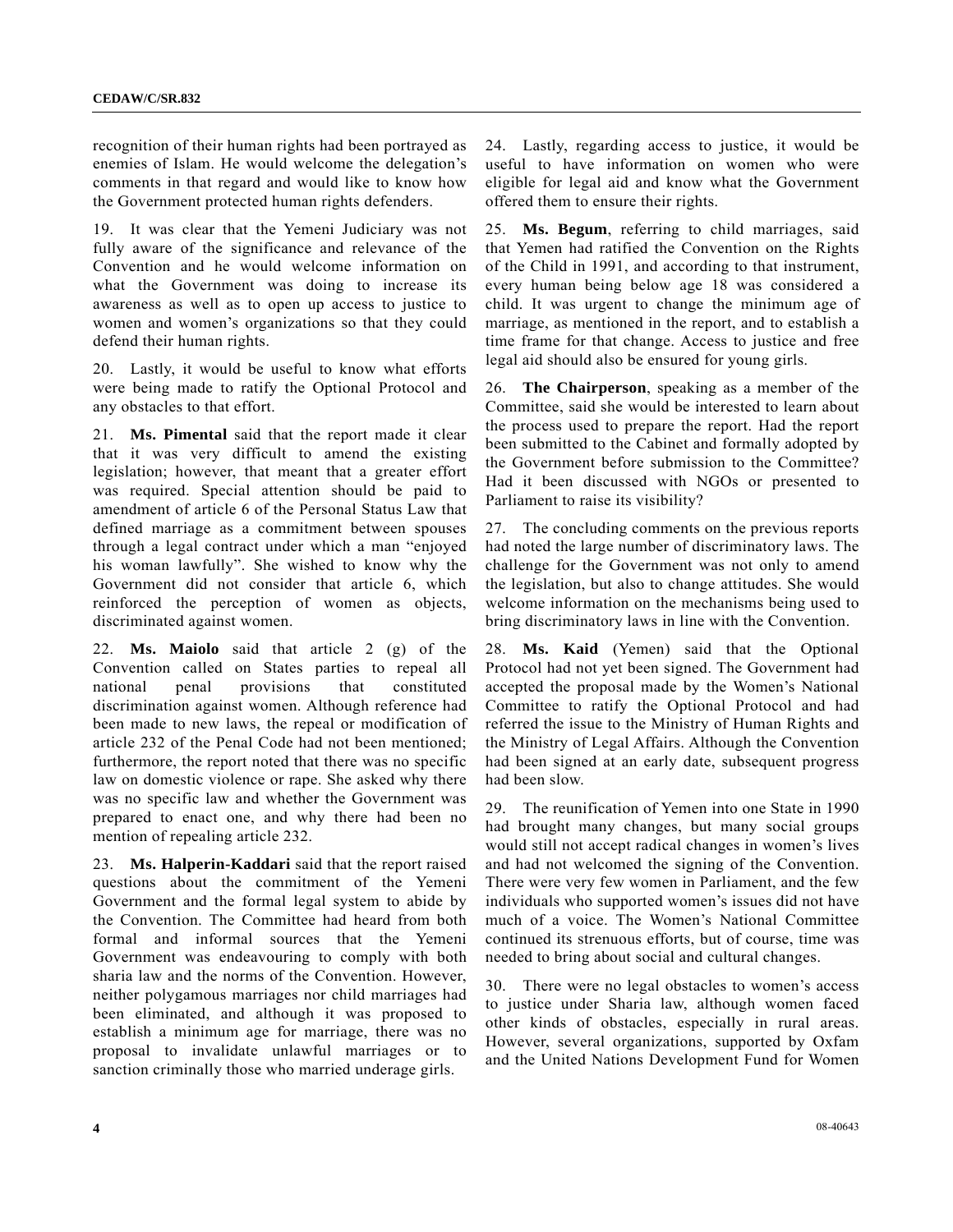(UNIFEM), provided legal assistance to women. It was difficult to obtain data on women's access to justice, but some information was available from the Ministry of the Interior and the Ministry of Justice. Oxfam had a legal support programme and also provided some information.

31. With regard to article 6, the definition of marriage in the Personal Status Law was based on sharia law. The members of the legal committee that had drafted the definition probably did not consider it to be discriminatory, but the Committee's comments would be passed on to them. Nine articles of the Personal Status Law, and possibly some other provisions, required discussion and amendment, and the efforts to review all laws and legislation would continue.

32. With regard to article 2, marital rape was not recognized as a problem in Yemen, as no complaints had been filed. As for polygamy, sharia law allowed a man to have up to four wives, but only under certain conditions, and a wife who did not wish her husband to have other wives could ask for a divorce. A change in the law had been requested.

33. The minimum age for marriage, specified in the Personal Status Law, was a matter of great concern, and a campaign to set a minimum age was supported by Oxfam and by civil society organizations. The Supreme Council for Motherhood and Childhood also supported the campaign because of Yemen's commitments under the Convention on the Rights of the Child. The Government had approved a change in the law and had referred the matter to Parliament, where the change had been resisted. The parliamentary committees on education and health agreed that early marriage was harmful to the growth and education of young women. It was also harmful to national economic development as it increased the rate of population growth.

34. In relation to forced marriages, religious law required that the woman give her consent to the marriage. The legal group was proposing an amendment whereby the person performing the marriage should hear that consent given in person, as it was often the case that the girl's parents or guardian had taken the initiative in making the decisions.

35. The Economic and Social Commission for Western Asia (ESCWA) had provided technical assistance and training for the preparation of the sixth

report. The national group had consisted of Government representatives and representatives of the Women's National Committee, ministries, governorates and civil society organizations. Some of the civil society organizations had participated in the earlier part of the training and had then withdrawn under the misconception that they should prepare a shadow report. When the report was ready, workshops had been held at central, governorate and local levels. It had been distributed to all ministries and their observations and corrections had then been included. Copies had been sent to all Cabinet members and to the Prime Minister, who was also the head of the Supreme Council for Women, but not to the Parliament, which had not been involved in the process.

36. The Women's National Committee was continuing its efforts to change discriminatory laws. The recommendations from the current meeting would be submitted to the Cabinet and to the relevant committees. They might also be submitted to Parliament so they could be taken into consideration when amending legislation.

37. **Ms. Zou** Xiaoqiao asked about the priority areas of the National Strategy for Women's Development and for details of the human and financial resources provided to ensure its effective implementation. She wondered whether evaluation mechanisms were in place and whether civil society, including non-governmental organizations, had participated in developing the strategy.

38. If the Women's National Committee was responsible for implementing the Convention, she wondered whether, in publicizing the Convention and implementing the conclusions, it had included decision makers in its training activities and whether there were monitoring mechanisms to ensure implementation of Convention in Yemen.

39. **Ms. Dairiam** noted that the report acknowledged that economic growth required the development of women and enhancement of their capabilities. She recalled that the Committee's concluding comments on the fifth periodic report had also referred to the link between women's equality and national development. The Committee had stated that the continuing high rates of illiteracy, school dropout, early marriage and child labour were impediments to national development and had recommended that the goal of gender equality be integrated into all national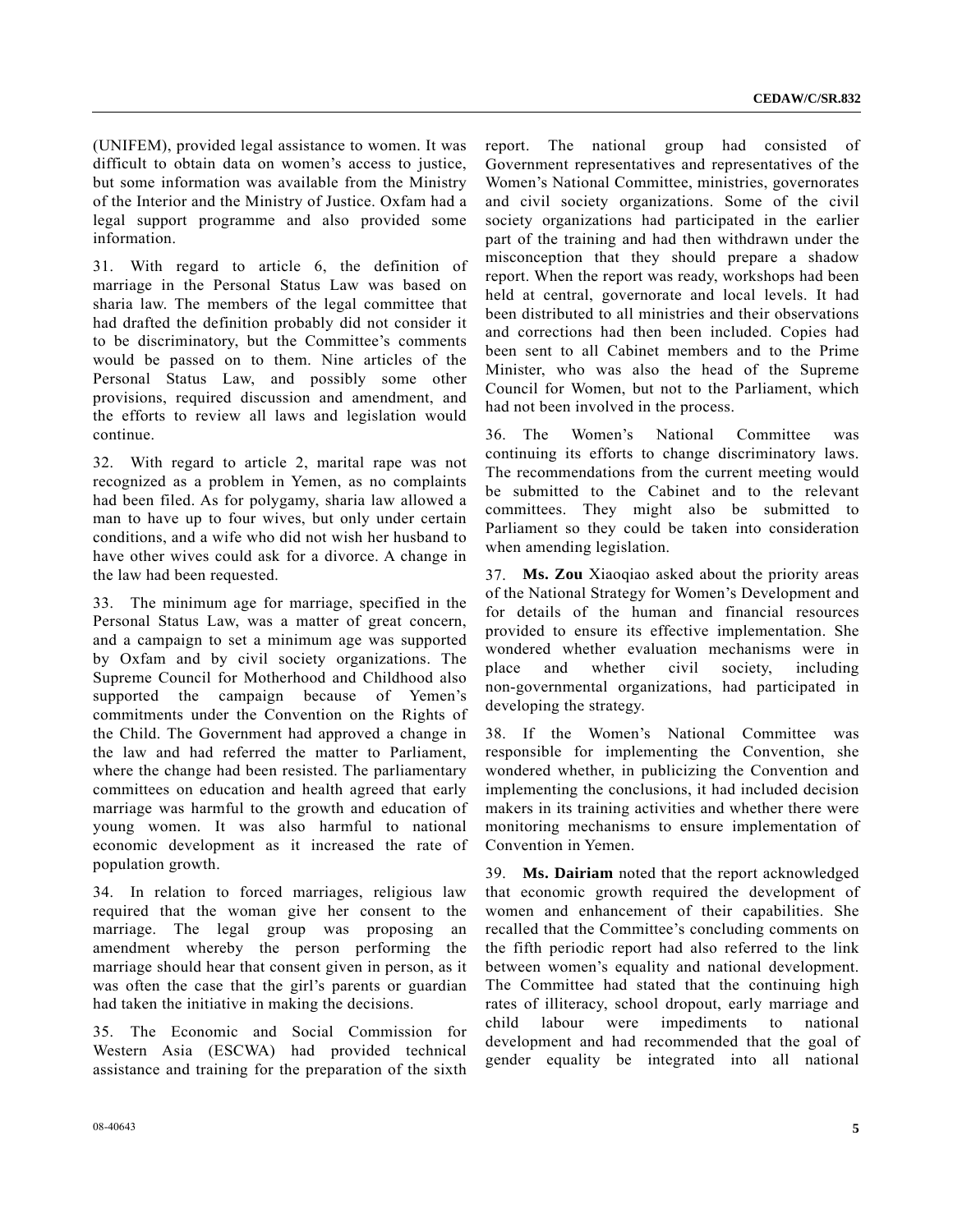development policies and programmes. She asked whether such an integrated approach to national development had been taken and whether it included measures to protect women's right to equality.

40. The present report seemed to describe the same problems that had been mentioned in the previous report. She wondered if women could benefit from the poverty reduction strategy (page 4 of the report) in terms of job opportunities, or through participation in all aspects of development rather than merely as recipients of welfare benefits.

41. **Ms. Arocha Dominguez** said she understood that the Women's National Committee was a consultative and executive body. As its membership included representatives of civil society and the private sector, she wondered to what extent they participated in the executive function.

42. Seven ministries were represented on the National Women's Committee, and she asked how policies were coordinated with other ministries that were not represented on the Committee. She also inquired about the scope of the mechanism, and how it operated at the district and local level, as there was a large rural population.

43. **Ms. Tavares da Silva** said that, while the report gave a positive evaluation of the legal reforms, special programmes and strategies and empowerment and advocacy efforts, at the same time, it seemed that progress was very slow, as confirmed by the responses to the list of issues and questions. She therefore wondered whether the Government took its commitments under the Convention seriously and whether there was a real political will to implement the Convention. Almost the entire delegation was made up of members of the Women's National Committee, yet implementation was a task for the Government and for all ministries.

44. **Ms. Shin** noted that the Women's National Committee was responsible for implementation and evaluation of the National Strategy for Women's Development. She wondered what action the Women's National Committee could take if the Ministry of Human Rights did not implement the plan as discussed or if the Ministry of Legal Affairs redrafted an amendment, and thereby changed or distorted the meaning. She hoped to hear a frank response on the challenges so that the present Committee could offer help with its concluding observations.

45. **Ms. Neubauer** wondered whether the Women's National Committee's current budget of about \$350,000 was sufficient for its work. She asked whether it covered the staff costs at headquarters and in governorate branches, and whether it was also used for activities such as awareness-raising and capacitybuilding. It would be interesting to know what financial resources were lacking and what efforts were being made to supplement the funds available.

46. As the periodic report had not been submitted to Parliament, perhaps it should be submitted to the Parliamentary Committee on Human Rights and Public Freedoms. She asked whether there was any cooperation between that Committee and the Women's National Committee.

47. **Ms. Kaid** (Yemen) said that schooling for girls was a priority concern, mainly at primary level, but they were also encouraged to go on to secondary and tertiary education. Illiteracy was rife, particularly among women, and was a factor in poverty. The General Development and Poverty Eradication Plan (2006-2010) addressed that concern, by seeking to qualify women to enter the labour force and contribute to sustainable development. Moreover, women's needs, particularly in the field of health, had been taken into account in development plans and measures had been taken to improve the level of social protection available to them.

48. Priority was also being given to combating gender stereotypes and violence against women, notwithstanding the scant financial resources available. However, useful support was provided by the United Nations system and by civil society organizations, which effectively partnered some of the efforts of the Women's National Committee. The importance of giving women a say in national and municipal affairs was recognized; they were increasingly represented in governmental departments and it was hoped that the trend would continue throughout the country, including in local government. The number of women members of Parliament had dropped from nine to one, but that was because of a decline in women candidates. The same situation could be seen in every Arab country, owing to forces currently at work against women.

49. The Women's National Committee was the main body responsible for implementing the Convention. It conducted awareness-raising campaigns for the population at large, but also for members of the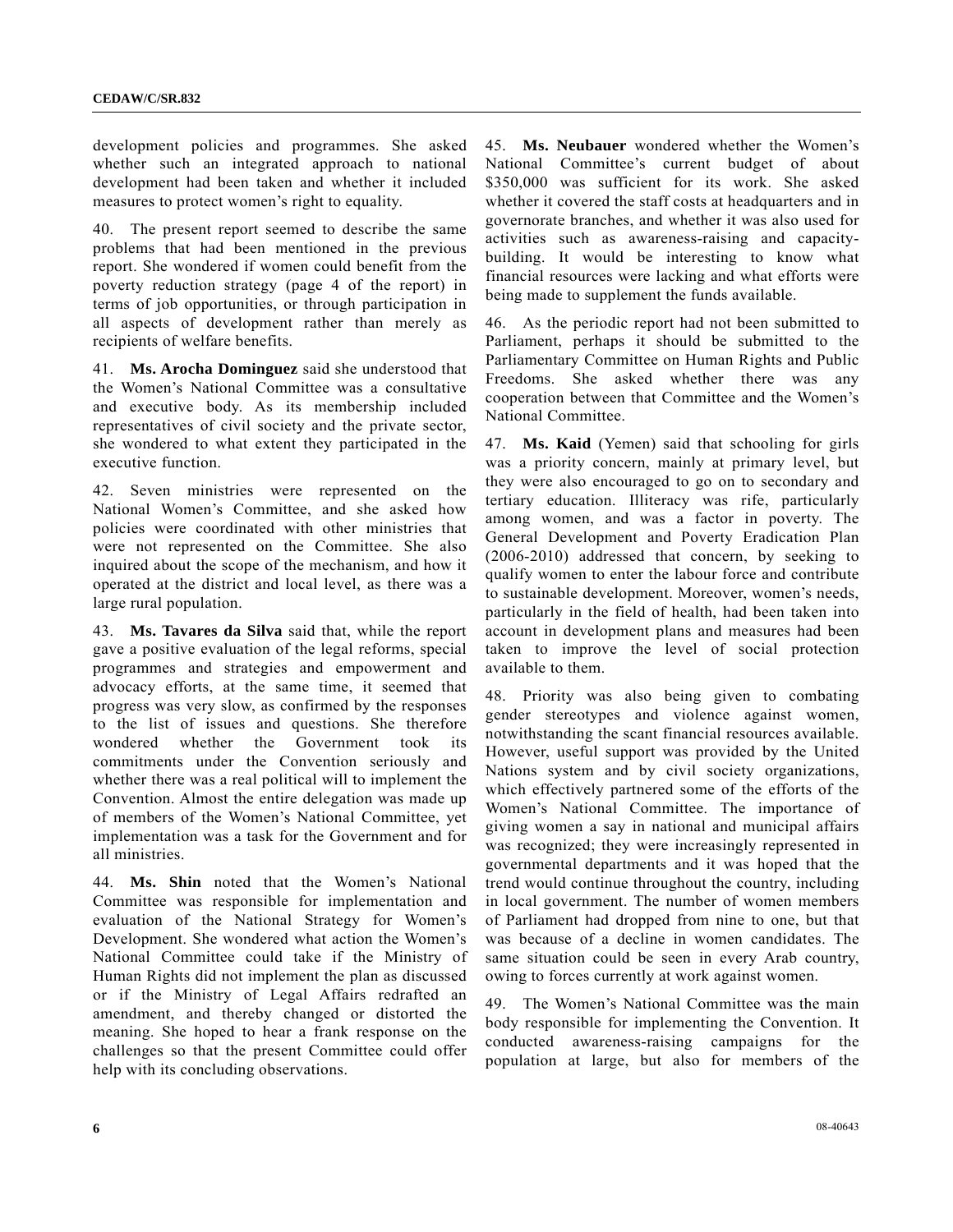judiciary, who were sometimes ignorant of the Convention. Judges did not always understand that there was no contradiction between its provisions and the rules of Islamic sharia, which were both based on human rights. It shaped and monitored policy and, through its gender focal points in governmental departments, worked to ensure the effective translation of the principles of the Convention in everyday life in all sectors. It had a membership of 50 male and female officials in ministries and in civil society. Its annual budget covered its operating costs alone; additionally, it received assistance from Oxfam and other NGOs, particularly for training and advocacy activities, studies, data collection and the publication of brochures.

50. The Women's National Committee was distinct from the Supreme Council for Women, which regulated issues relating to the status of women and whose membership included the Prime Minister and seven Government Ministers, together with leading representatives of the private sector. It had adopted the National Strategy for Women and approved all the related legislative amendments.

51. **Ms. Mohammed** (Yemen) said that, under the five-year Development Plan, which also served as a framework for evaluation and monitoring, there were initiatives under way to promote capacity-building for women's integration and to advance gender equality.

52. **Ms. Kaid** (Yemen) stressed that the Government did indeed take the Convention seriously, as was reflected in its national strategies in support of women. The Women's National Committee also took it upon itself to remind policymakers of its principles and to bring to their attention the difficulties involved in putting them into effect. At its second national conference, it had recommended that the national machinery for women's affairs should be raised to the level of a ministry, which could be headed equally by a man or a woman. In response to the question why all the women in her delegation were from the National Committee, she said that other groups of women, including civil society organizations, had been involved in the preparation of the report but had not been able to send representatives to the meeting because of financial constraints.

### *Articles 5 and 6*

53. **Ms. Gaspard** said that, while she did not doubt the National Committee's devotion to the cause of women, she wondered about the Government's commitment to applying the Convention. With regard to stereotypes, it was not acceptable to impute their persistence to tradition. Traditions were susceptible to change. In the eighteenth century, women had moved more freely and without a veil in Yemen. The National Committee and civil society were to be commended for their awareness-raising activities, but under the Convention it was the State Party, in other words the Government, that was required to take measures to combat stereotypes.

54. **Ms. Coker-Appiah** wondered in turn what the Government was doing to eradicate socio-cultural practices bound up with stereotypes that were demeaning for women. Since Yemeni society was largely illiterate, she wondered how awareness-raising activities were being conducted to reach people, particularly in rural areas. She also wished to know what was being done to raise awareness of the issue of violence against women, not only among the judiciary but also among people at large.

55. **Ms. Shin** said that she had been surprised to learn from the responses to the list of issues that there were no reported cases of marital rape in Yemen, as she had recently read of three cases of very young girls forcibly married to elderly men who had abused them to such an extent that they had sought the protection of the courts. The responses also provided a table taken from a survey on violence against women which, however, merely showed the number of female prisoners. The Committee would appreciate an indication of the results of the studies on the subject, together with relevant statistics.

56. **Ms. Tavares da Silva** said that the periodic report (CEDAW/C/YEM/6) discussed temporary marriages in the context of trafficking, which was in contradiction with the response to the list of issues where, in paragraph 26, they were said to have a "sound legal basis". She requested clarification. Furthermore, while the report noted a call to curb such marriages for the sake of the welfare of the Yemeni family, she wished to know what was being done to protect the girls themselves, since they were the primary victims.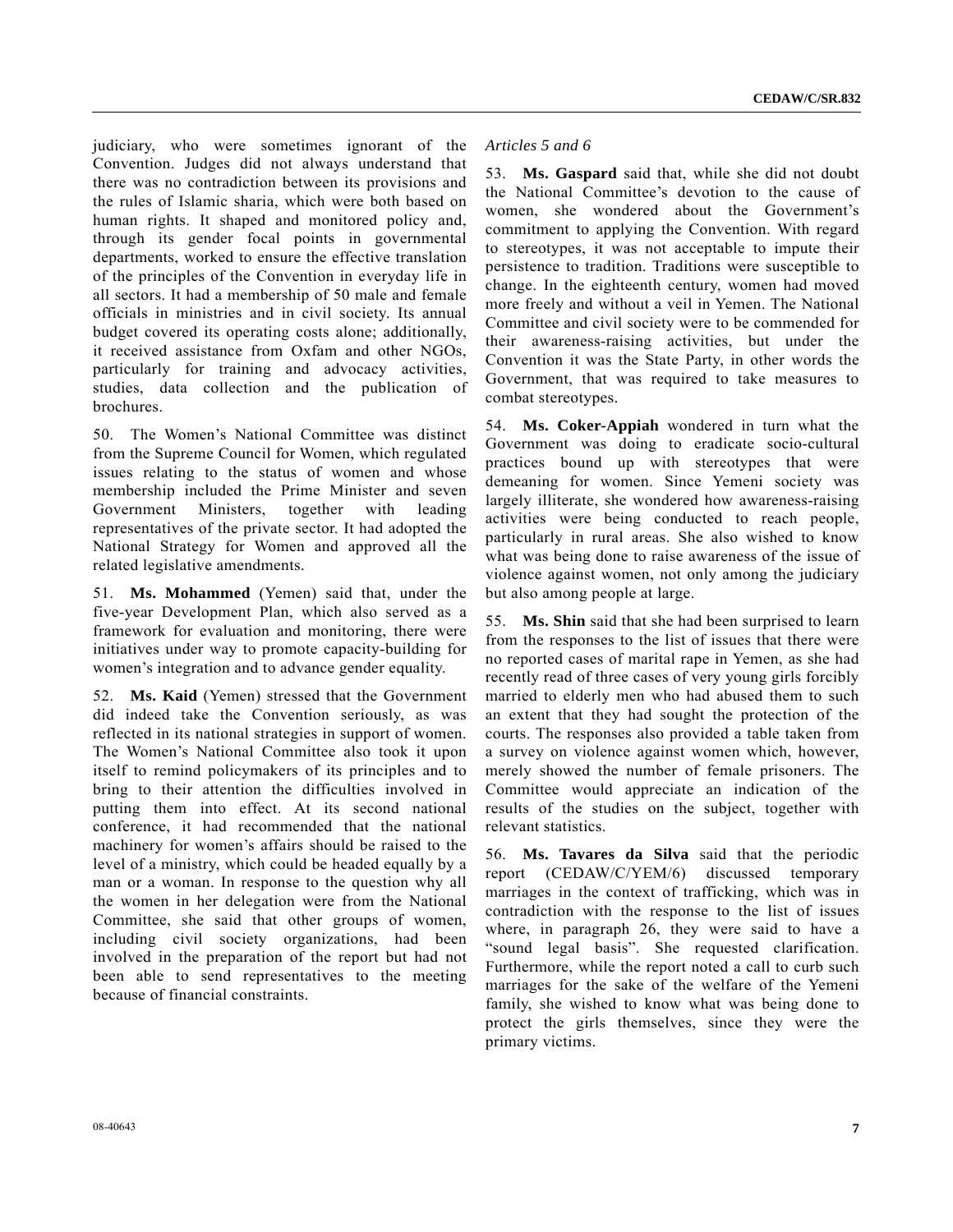57. **Ms. Begum** asked whether there were any legal measures in place to protect women and children from trafficking, notably under agreements with Saudi Arabia, and whether traffickers were exposed to penalties. Fuller details would also be appreciated about the new chapter reportedly incorporated in the Penal Code on child exploitation.

58. **Ms. Chutikul**, referring to the distinction between smuggling and trafficking, stressed the importance of the United Nations Convention against Transnational Organized Crime and the Protocol thereto. She wished to know what provisions could be invoked in Yemen to combat such practices and what penalties were imposed on parents who smuggled their children. As the State Party had ratified International Labour Organization Convention No. 182 on elimination of the worst forms of child labour and the Protocol thereto, it would be interesting to know whether its provisions were reflected in the new law on children's rights currently before Parliament and whether a plan of action was envisaged in that regard, especially for girls. The response to the question on trafficking (para. 10) set out a number of measures reported to have been taken. Since, however, in each case, it was said that action "should" be taken, she asked whether the measures had in fact been implemented. Clarification would also be appreciated regarding the status of the memorandum of understanding and plan of action referred to in paragraph 10 of the responses.

59. **The Chairperson**, speaking as a member of the Committee, noted that while a Decree had been promulgated in 2001 against female genital mutilation, the practice was still not treated as a criminal offence. The Committee wished to know whether the Government was contemplating its criminalization as a form of violence against women. Information would also be appreciated about any awareness-raising action directed towards communities.

60. **Ms. Kaid** (Yemen) said that Yemen considered education to be very important in empowering women and combating stereotypes that negatively affected women. While print media was not useful for education and awareness-raising, in particular in rural areas, visual and audio media were quite effective. Television was also more widely used as a means of educating on the equality of the social roles of men and women and on the disadvantages of early marriage. The mosque had also been influential in awareness-raising as religious officials were encouraged to dedicate Friday sermons to the education of girls and its benefits for the family. While change had already begun to occur in cities, with men assuming more childrearing activities and women assuming more political and civil society roles, change was gradual. While it might seem that there was less freedom of movement for women in 2008 than in the eighteenth century, a trip to the countryside would show that unveiled women working alongside men was common. Furthermore, the Government had issued a decree to curb female genital mutilation, focusing its efforts on coastal areas. A 2007 conference on health also made female genital mutilation its central issue and religious leaders had been encouraged to raise awareness on the negative impact that female genital mutilation had on women's health.

61. The issue of violence against women was very sensitive in both political and civil society; the Women's National Committee believed that violence against women affected development as well as individuals, and had made a number of recommendations that had not been taken into account. After 2000, when limited sample studies had proven that violence against women existed, the climate became slightly more open to conversation. Since then, the Government had included domestic violence in its five-year plan on the empowerment of women and recommended that domestic violence be criminalized. Domestic violence was mentioned in the Penal Code, under which certain forms of violence were punishable. A law defining forms of violence and corresponding punishment was in the draft stage. Awareness-raising was the focus of the Women's National Committee, however.

62. The Women's National Committee acknowledged that child marriage was blatant violence against women and had called for fixing a minimum age of marriage. However, under the Personal Status Law early marriage was legal and there was a great deal of resistance to proposed amendments to the law. While the Women's National Committee lamented the incidents regarding early marriage that had been cited, she noted that the girls had obtained access to justice. Still, pressure to amend the Personal Status Law would continue. With regard to temporary, or tourist, marriage, it was legal with the consent of the girl and her father. It left the girl subject to exploitation because most often the husband was a wealthy Saudi Arabian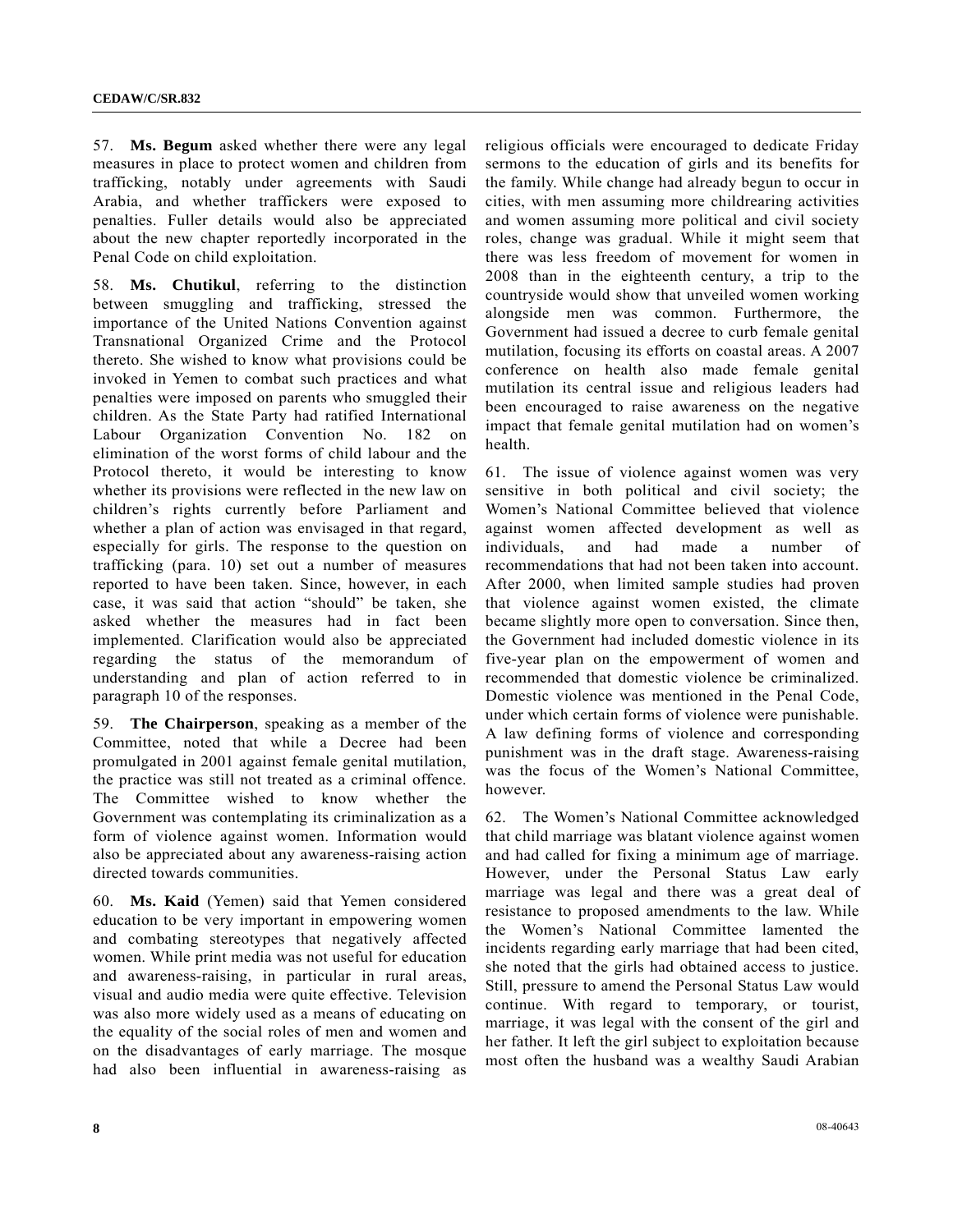who would bribe the girl and her family with gifts and money, then divorce her and return to Saudi Arabia. The Women's National Committee was studying ways to combat temporary marriage because it contradicted marriage as defined under sharia law. There had been a decline in the number of such marriages in 2006-2008, as girls and their families increasingly understood its disadvantages.

63. Regarding the number of female prisoners, there had been great difficulty collecting relevant data. The report and responses offered detail on the number of female prisoners. Studies had found that crimes committed by females included adultery, perjury, homicide and crimes that were accidental and moral in nature. A number of female prisoners had paid monetary fines and been released, and still more had been pardoned by the Government in 2006.

64. The report and responses referred to child smuggling rather than trafficking. Smuggling occurred along borders with Saudi Arabia and other countries, by poor families who sent their children, usually boys, as girls could not go for reasons of honour, to work outside Yemen. The Government was working to curb this practice by forming a committee to study it and implement punishment for people who facilitated it. Prohibiting children below 15 years of age from leaving Yemen without their parents would be one method of decreasing the activity. Yemen had shelters for children, including orphanages and homes, mostly in the cities. She did not know if there were any signed agreements with Saudi Arabia with respect to child trafficking or smuggling, but she would investigate and report her findings to the Committee. Yemen was party to all International Labour Organization (ILO) conventions and agreements.

65. **Ms. Mohammed** (Yemen) said that the Government had sponsored groups to train the judiciary and police on human rights in general and women's rights in particular. The Women's National Committee had requested that the issues of human and women's rights be included in all subsequent training.

66. **Ms. Addin** (Yemen) said that there had also been training of the media with regard to propagating negative stereotypes of women and that, as a result, positive changes had taken place. Programmes had been established for women, and women were increasingly participating in the media. Furthermore, Yemen was party to the Convention on the Rights of the Child and had established public orphanages, or "care homes" to protect children, supervised by women. Yemen was also working with Saudi Arabia to prevent child smuggling. Finally, the Government had set the goal of reducing female genital mutilation by 30 per cent by the end of 2008.

67. **The Chairperson**, speaking as a member of the Committee, said that it would be useful to know what minimum age for marriage was proposed in draft legislation.

68. **Ms. Kaid** (Yemen) said that the minimum age for marriage had been fixed at 15 in 1994, but had subsequently been amended. Article 15 of the Personal Status Law granted the girl's guardian the right to enter her in the marriage contract if she was considered of childbearing age. The Women's National Committee had proposed fixing the minimum age at 18, bringing it in line with the Convention and with the Convention on the Rights of the Child, but had met with considerable resistance from Parliament and even from conservative women in civil society.

### *Articles 7 to 9*

69. **Ms. Belmihoub-Zerdani** said that it seemed that the only obstacle to full implementation of all of the articles of the Convention was the political will of the Yemeni Government.

70. **Ms. Neubauer** said that there was no evidence of respect for the principle of equal representation of women and men in political and public decisionmaking. She welcomed more information on the quota policy that had been adopted for the 2009 elections, and how the Government could garner support for the policy from Parliament and use its power to accelerate implementation of the Convention. It would also be interesting to learn what steps the Women's National Committee would take so that women would participate more in the diplomatic services of Yemen.

71. **Mr. Flinterman** noted that the percentage of women in the Foreign Service was low; it was unclear what obstacles the amendment to the relevant legislation faced in Parliament, and how the Women's National Committee could aid in its adoption. He welcomed progress on article 9, paragraph 2, of the Convention, but noted that there was no provision for Yemeni women married to nationals of other Arab countries to transmit their nationality to their children if their husbands agreed. He would be grateful for